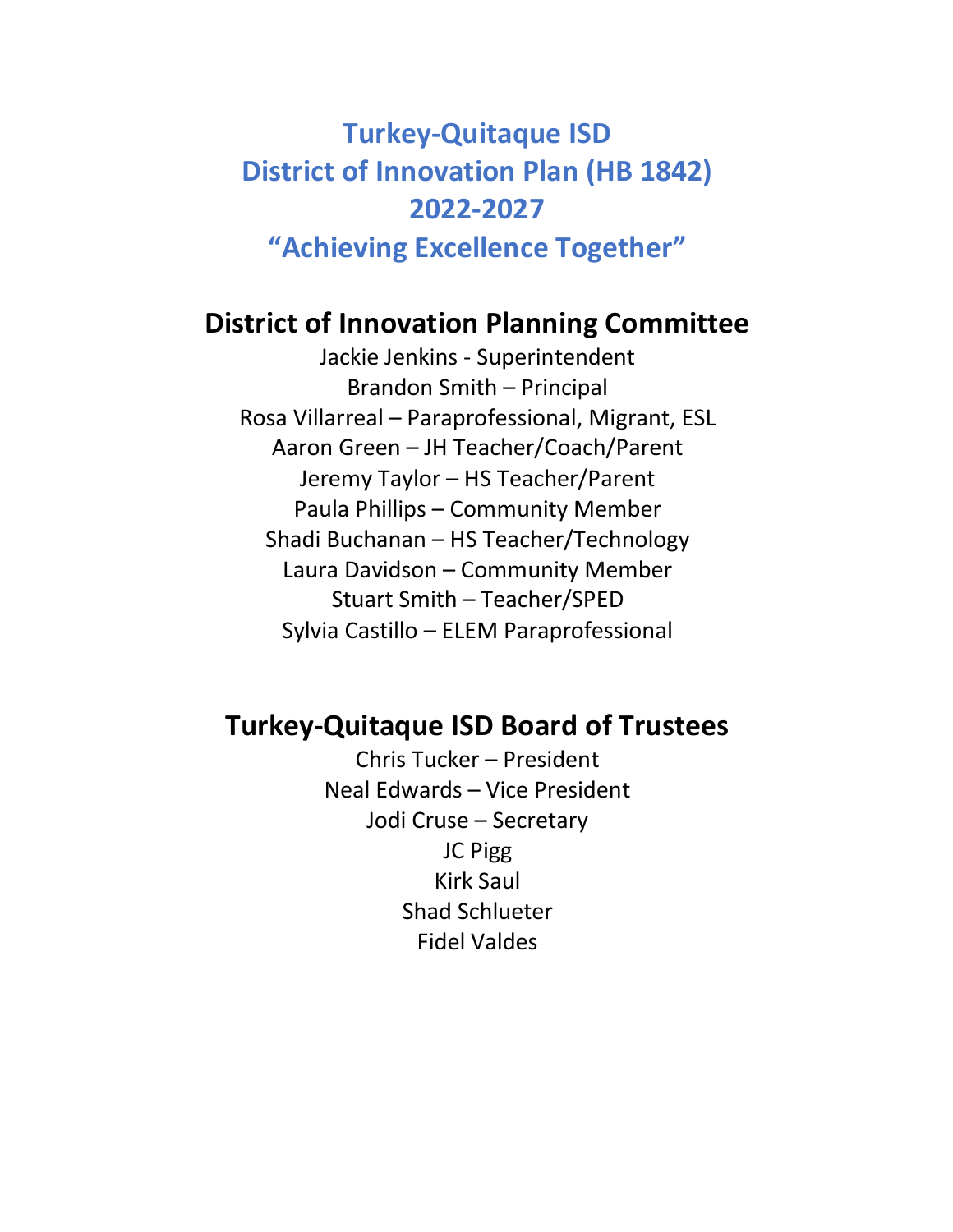House Bill (HB) 1842 was passed during the 84th Legislative Session to provide districts with the opportunity for increased local control by allowing a legal path for exemption from certain provisions of the Texas Education Codes. By declaring exemptions from TEC provisions, a district will become a designated District of Innovation. In accordance with 19 TAC 102.1303, the adoption of this District of Innovation plan seeks to increase local control over District operations and to support innovation and initiatives to improve educational outcomes for the benefit of students and the community. The plan will remain in effect for the next 5 years (2022- 2027).

#### **School Start Date/Last Day of School**

(EB LEGAL) (Ed. Code 25.0811)(Ed. Code 25.0812)

#### Current Law

Students are prohibited from starting school before the 4th Monday of August. For years, school start date was a local decision. Once legislation moved to set a uniform start date, district could file a waiver through TEA for a few years to start earlier.

The Texas tourism groups lobbied to have this local control stopped because they believed it was hurting their tourism business. Therefore, several years ago the legislature took away all waivers and mandated that districts may not begin school prior to the 4th Monday of August.

In Section 25.0812, the last day of school may not occur before May 15.

#### Plan

To meet local and community needs, this plan would allow a more balanced number of instructional days per semester and use more instructional prior to the state assessments given in early May. With minute requirement at 75,600 and the state assessment given in early May, it might be possible to finish the school year prior to May 15.

- a. Students will start school no earlier than the 2nd Monday of August.
- b. Teachers will report for duty no earlier than the 1st Monday of August.

#### **Teacher Certification**

(DK LEGAL, DK LOCAL, DK EXHIBIT)(Ed. Code 21.003)(Ed. Code 21.055)(Ed. Code 21.056)

#### Current Law

In the event a district cannot locate a certified teacher for a position or a teacher is teaching a subject outside of their certification, the district must submit a request to the Texas Education Agency. TEA then approves or denies this request. In certain circumstances, a district can use a local one-year permit.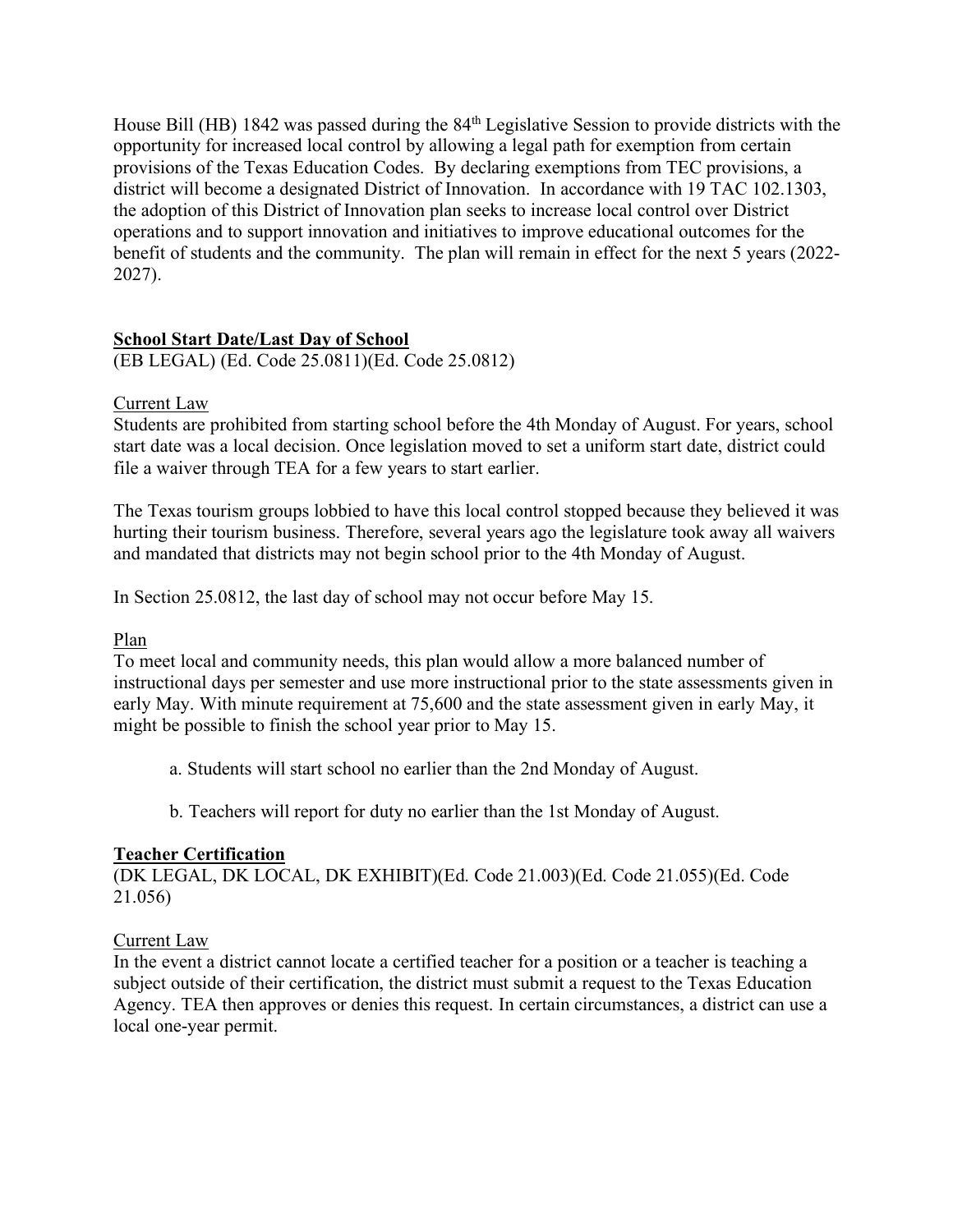#### Plan

In order to best serve TQISD students, decisions on certification will be handled locally.

a. The principal may submit to the superintendent a request to allow a certified teacher to teach subject(s) out of their certified field. The principal must specify in writing the reason for the request and document what credentials the certified teacher possesses in which would qualify this individual to teach this subject.

b. An individual with experience in a CTE field could be eligible to teach a vocational skill or course through a local teaching certificate. The principal will submit the request to the superintendent with all the individual's credentials. The superintendent will then approve the request if they feel the individual could be an asset to students. The superintendent will then report this action to the Board of Trustees prior to the individual beginning any employment. Local teaching certificates will be for one year. The employee will be at-will.

c. This plan will provide more flexibility in our scheduling and more options for our students in class offerings.

#### **School Health Advisory Council**

(BFDLEGAL, (Ed. Code 28.004)

#### Current Law

A board shall establish a local school health advisory council (SHAC) to assist a district in ensuring that local community values are reflected in the district's health education instruction. The SHAC shall meet at least four times each year.

#### Plan

The SHAC shall meet at least one time each year and jointly with SBDM as needed.

As a small school district, council members are intimately aware of the needs of District and District students. We believe that one meeting and joint meetings with SBDM as needed should be sufficient to review and revise the District's Wellness Plan and develop annual report. The SHAC will meet more often than the one required meeting throughout the year if needed.

#### **Disciplinary Alternative Education Programs**

(Ed. Code 37.008)

#### Current Law

TEC 37.008 states that each school district shall provide a disciplinary alternative education program that: (7) employs only teachers who meet all certification requirements established under Subchapter B, Chapter 21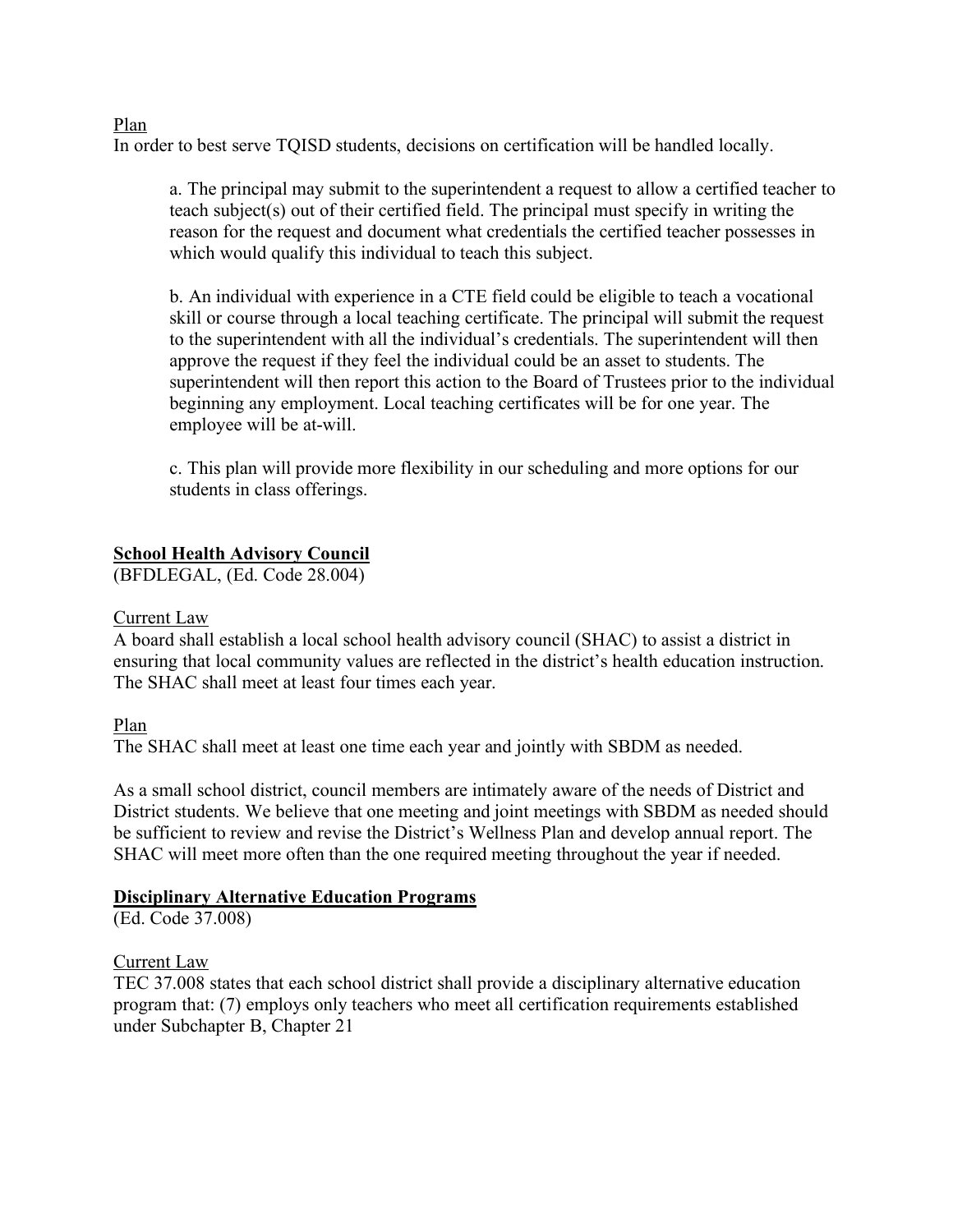Plan

Turkey-Quitaque ISD seldom needs the existence of a DAEP and it is a usually short term requirement since a very limited number of students are assigned to DAEP. Since most of the classes will be provided using computer/Chromebook based instruction, it is not necessary to have certified teachers monitoring DAEP. The Campus administrator will ensure that the staff of the DAEP has the support necessary to properly supervise the students assigned to the program and will lend assistance of teachers with specific certifications as needed.

#### **Inter-District Transfers**

(FDA(LOCAL), TEC 25.036)

#### Current Law

TEC 25.036 states that inter-district transfers are for an entire school year.

#### Plan

Turkey-Quitaque ISD would follow FDA(LOCAL) policy requiring nonresident students to file a transfer application each school year:

a. In approving transfer requests, the availability of space and instructional staff, availability of programs and services, the student's disciplinary record, academic record, attendance record, work habits and character will be evaluated.

b. Transfer students are required to follow the attendance requirements, as well as rules and regulations of the district.

c. Transfer status may be revoked by the superintendent at any time during the school year if the student is assigned disciplinary consequences including, but not limited to, suspension in or out of school, placement in DAEP or expulsion for serious and/or pervasive and persistent misbehavior in violation of the student code of conduct. In addition, students not meeting the state's attendance standards may also be subject to immediate revocation of the student's transfer status.

This will allow Turkey-Quitaque ISD the flexibility to revoke transfer students, who on rare occasions, violate the transfer policy. It will also allow Valley ISD to better utilize school resources and personnel for the benefit of the district.

#### **Class Size Ratios**

(EEB(LEGAL); TEC 25.111; TEC 25.112; TEC 25.113)

#### Current Law

TEX 25.111 states that each school district must employ a sufficient number of teachers certified under Subchapter B, Chapter 21, to maintain an average ratio of not less than one teacher for each 22 students in average daily attendance. TEC 25.112 states a school district may not enroll more than 22 students in a Kindergarten through 4th grade classroom. TEC 25.113states that a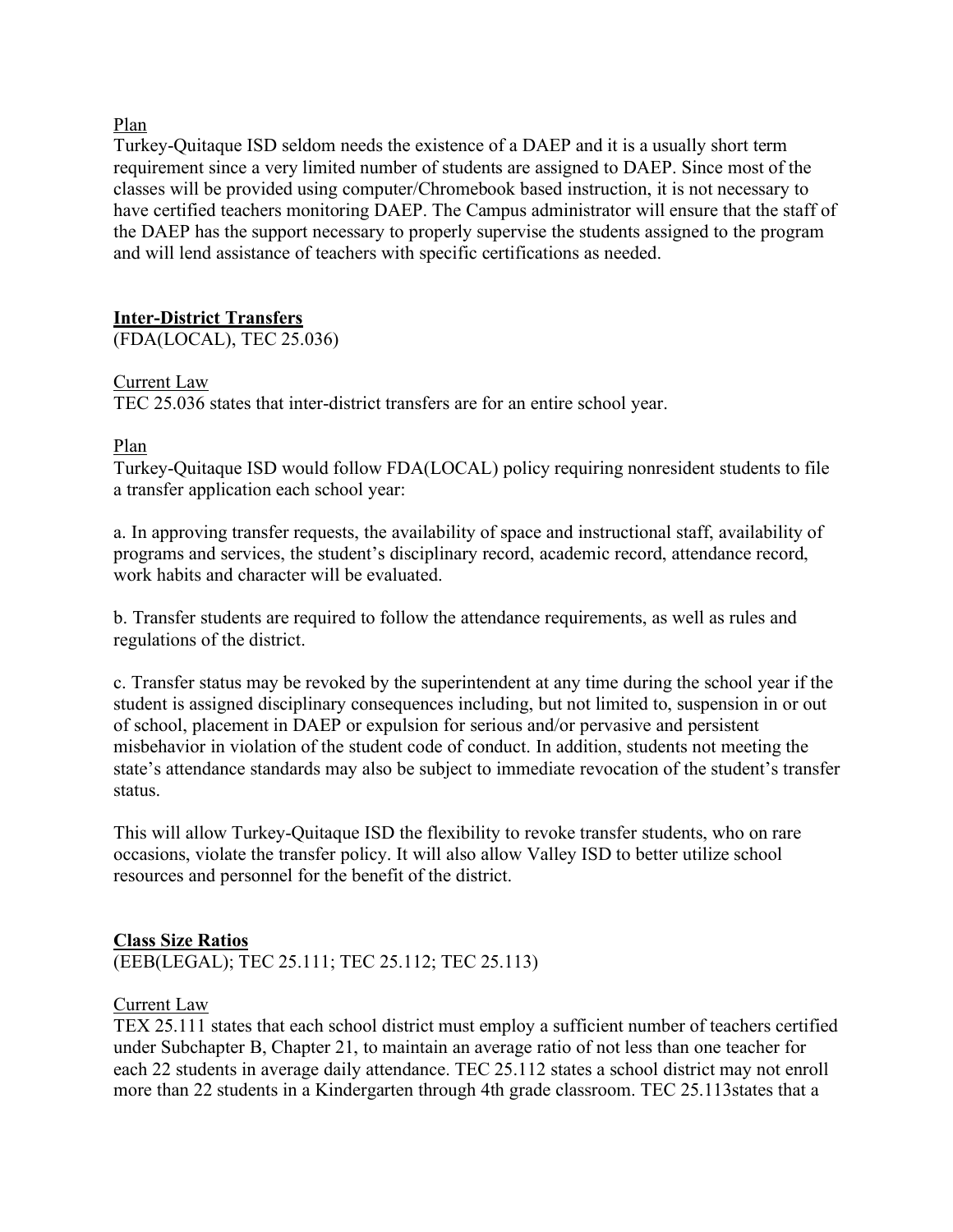campus or district that that is granted a waiver exception under Section 25.112 from class size limits shall provide written notice of the exception to the parent or person standing in parental relation to each student affected by the exception.

#### Plan

Turkey-Quitaque ISD is a small school with one classroom per grade level at the elementary level. We firmly believe that small class size is a vital part of maximizing student success, and the district seeks to establish its own local ratio requirements. Turkey-Quitaque ISD will continue to strive to maintain class ratios below the 22-1 threshold. Turkey-Quitaque ISD will only use this exemption when all other options have been exhausted.

a. If a K-4 classroom exceeds the 22-1 ratio, the superintendent will report to the Board of Trustees.

b. A TEA waiver will not be necessary when a K-4 classroom exceeds the 22:1 ratio.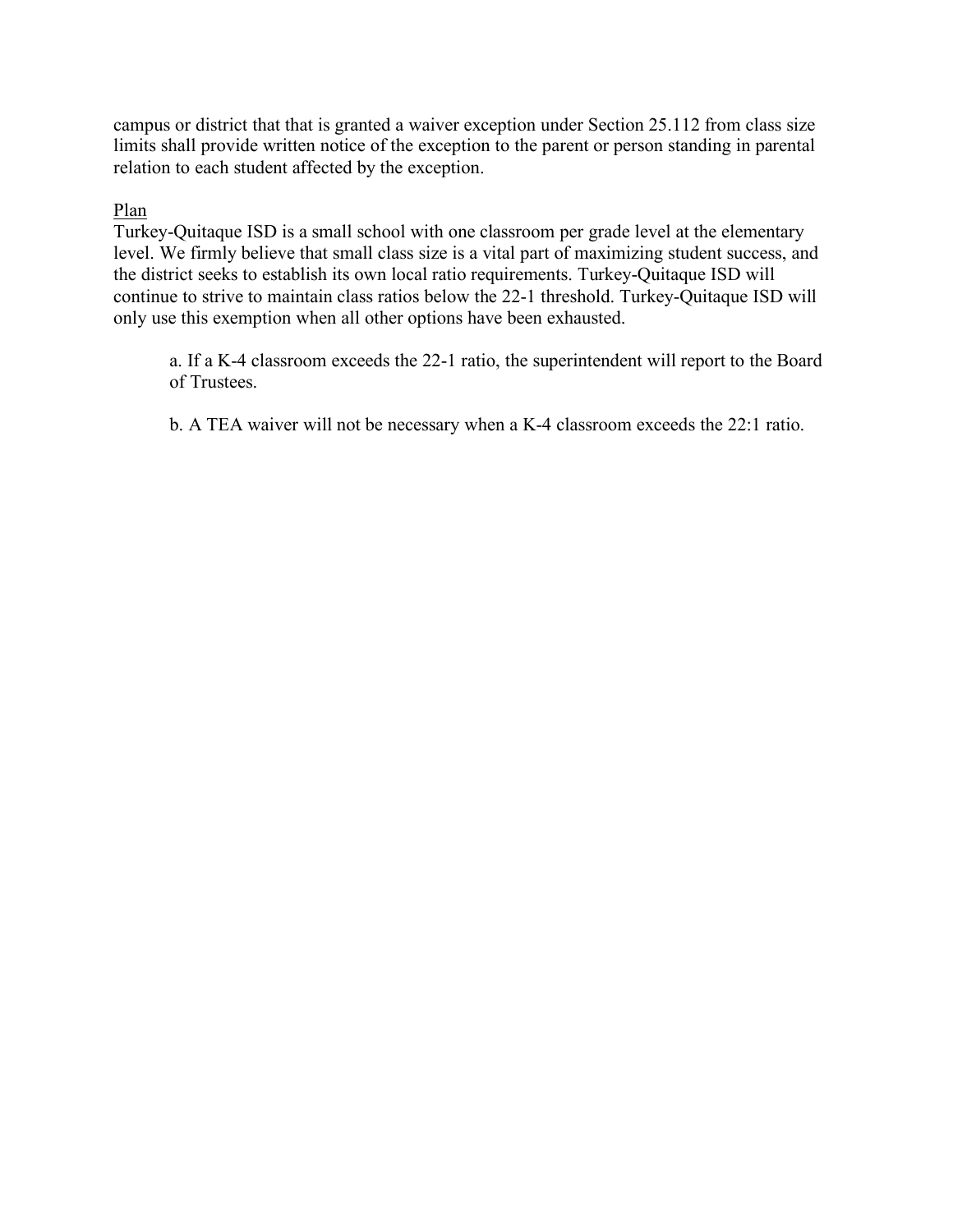# **Renewal Term**

On November 8, 2021, Turkey-Quitaque ISD Board of Trustees passed a resolution to begin the renewal process of the current District of Innovation Plan (2017- 2022). The term of this Renewal Plan will start April 11, 2022 and will end in five years on April 11, 2027, unless terminated or amended earlier by the Board in accordance with TEC 12A.006 and 12A.008. The Committee will annually monitor the effectiveness of the Plan and recommend to the Board any suggested modification to the Plan on or before July 15 of each year implementation.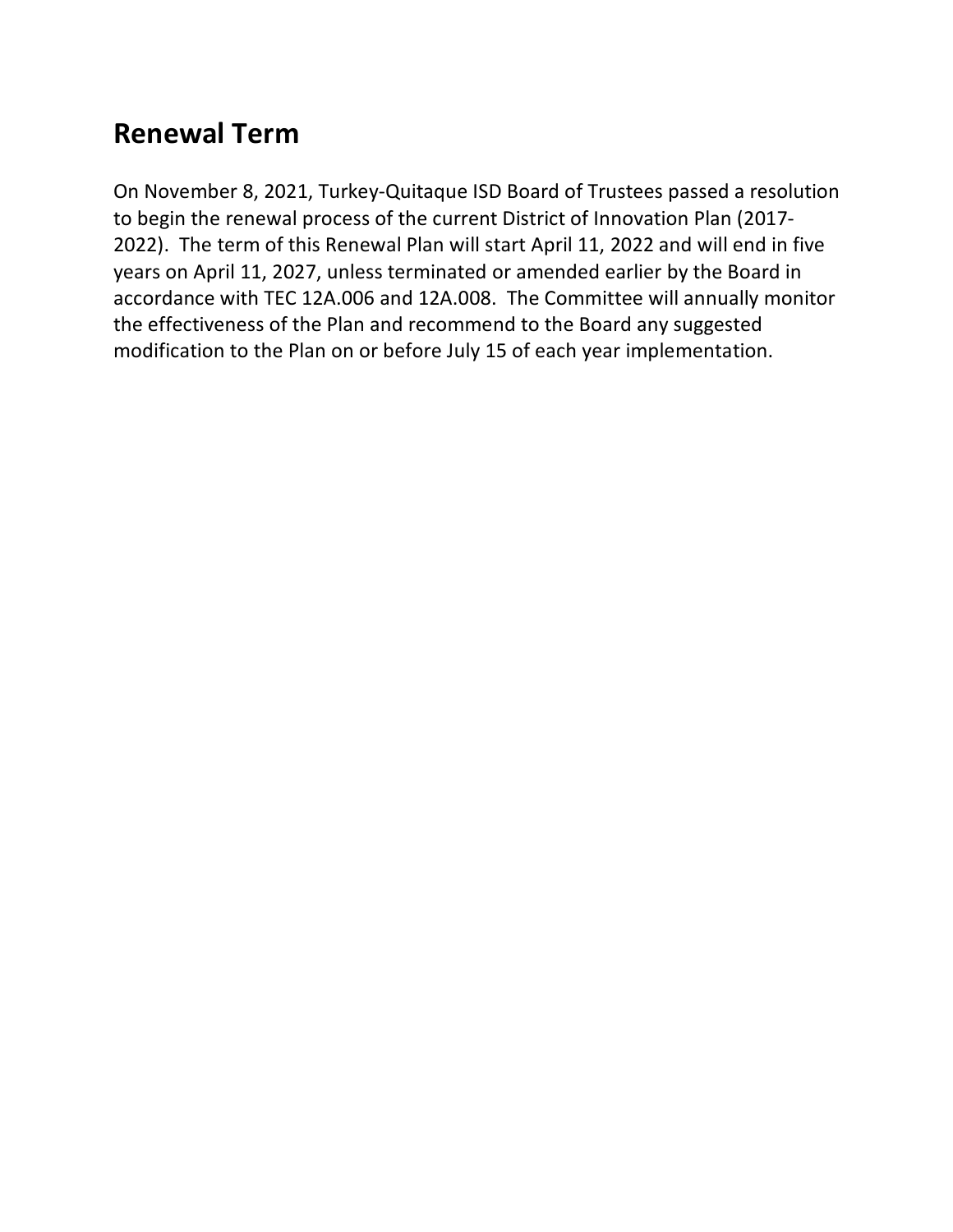#### Figure: 19 TAC §102.1307(d)

Innovation District

Please submit, on district letterhead, a letter to the commissioner of education stating the date that the board of trustees adopted a resolution to develop a local innovation plan for the designation of the district as an Innovation District.

A local innovation plan must be developed for a school district before the district may be designated as an Innovation District. A local plan must provide for a comprehensive educational program for the district, which may include:

- 1) Innovative Curriculum
- 2) Instructional Methods
- 3) Community Participation
- 4) Governance of Campuses
- 5) Parental Involvement
- 6) Modifications to the school day or year
- 7) Provisions regarding the district budget and sustainable program funding

8) Accountability and assessment measures that exceed the requirements of state and federal law; and

9) Any other innovations prescribed by the board of trustees.

A local innovation plan must identify requirements imposed by the Education Code that inhibit the goals of the plan from which the district should be exempted on adoption of the plan. The local innovation plan should specify the manner in which a particular statute inhibits one or more goals of the plan. Please use the form below to check the statutes specifically identified in your district's local innovation plan as inhibiting a goal of the plan. Checking a specific statute does not necessarily indicate eligibility for an exemption from all subsections of the statute. The local innovation plan controls with regard to the specific exemptions adopted by a district. The form below provides a reporting mechanism to fulfill the reporting requirements of the statute. Entire sections of code may not be eligible for exemption and each district should consult its legal counsel in developing its innovation plan.

Exemptions claimed for an Innovation District apply only to the specific provision of the Texas Education Code (TEC) cited, which may or may not be governed by a separate legal requirement. The exemption does not relieve the district of any requirement imposed by other state or federal law or a duty imposed under federal regulation, grant compliance, agency rule applicable to a charter school or a local legal requirement. Each district should consult its legal counsel to ensure adoption of necessary local policies to ensure compliance with all applicable legal requirements.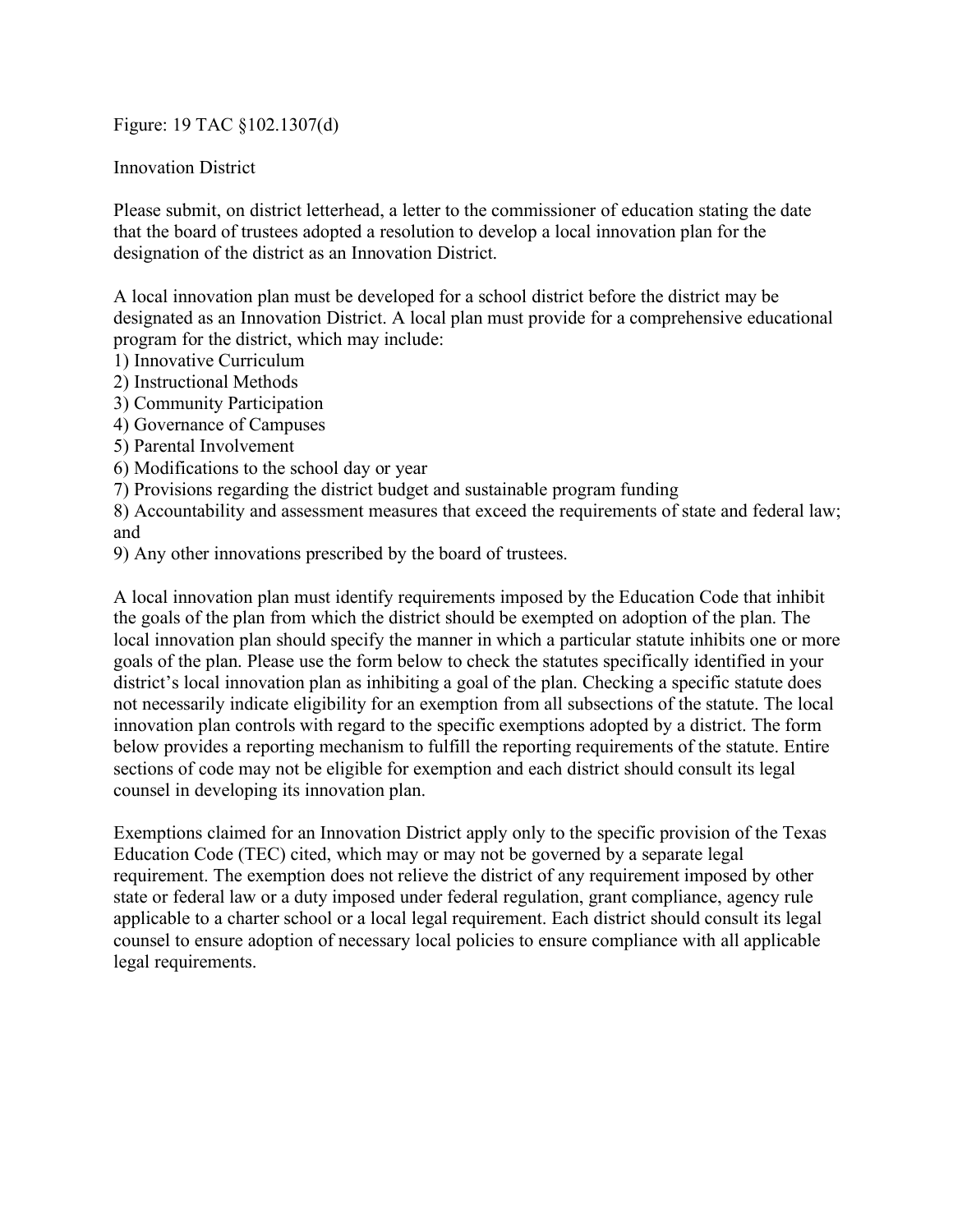#### Turkey-Quitaque ISD District of Innovation Plan (HB 1842) 2022-2027

During the 84<sup>th</sup> Legislative Session, HB 1842 was passed in order to provide more local control in certain areas. HB 1842 allows a traditional public school to utilize the exemptions of Education Law that charter schools currently are entitled to. We feel this is a great opportunity for our local district to create a plan based on the needs of our students, staff and community that will remain in effect for the next five years (2022-2027)

#### **Timeline of Actions to Meet Requirements 2022-2027**

Monday – Nov. 8, 2021 – Public meeting to discuss Renewal of TQISD District of Innovation Plan

Friday – Nov. 19, 2021 – Notified TEA of intent to renew current DOI Plan

Monday – December 6, 2021 – District of Innovation Advisory Committee met to review current DOI Plan and discuss potential revisions to the current plan

Monday – December 13, 2021 – (12:30 PM in Davidson Auditorium) – Opportunity for Public Comments for the proposed District of Innovation Renewal

Thursday – January 13, 2022 –

- Public meeting to discuss proposed District of Innovation Plan.
- DOI advisory council unanimously votes to approve the proposed DOI plan
- DOI advisory council votes to present proposed plan to the TQISD Board of Trustees

Friday – January 19, 2022 – Proposed TQISD DOI plan placed on district website https://www.valleypatriots.com

Monday – February 14, 2022 – Board of Trustees First Reading of TQISD DOI Plan

Monday – March 21, 2022 – Board of Trustees consider adoption of proposed TQISD Revised Innovation Plan for 2022-2027 and the continued designation of TQISD as a District of Innovation

By Monday, March 28, 2022 – Board notification to the Commissioner of Education of the Board's renewal of the Revised TQISD DOI Plan with a link to the approved plan

• Text in red indicate future dates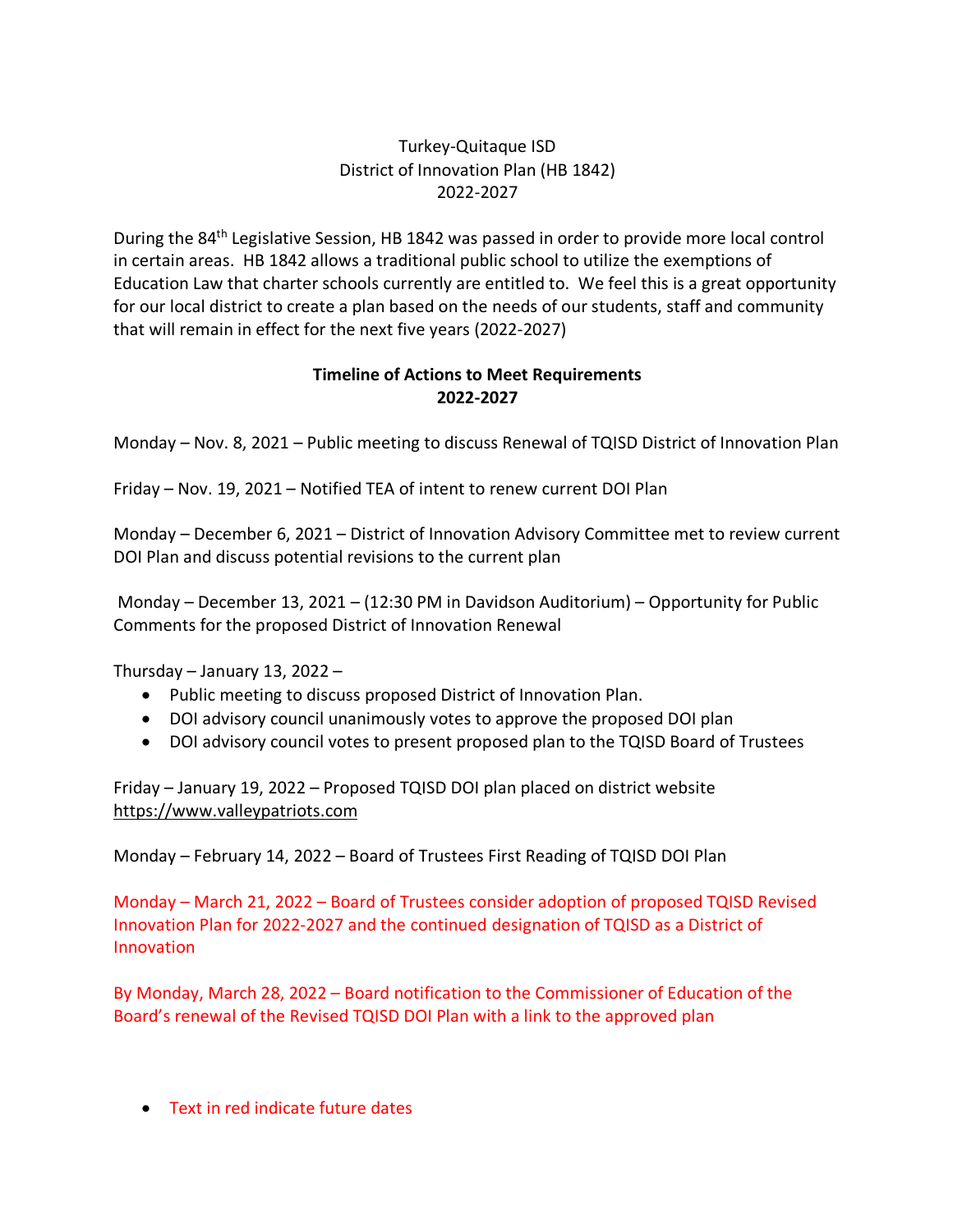Please note that this is not an exhaustive list of exemptions.

Term of Plan: 2022-2027

Plan applies to:

■ Entire District Turkey-Quitaque ISD

 $\Box$  Campus (list)

 $\Box$  Other (please describe)

#### **Chapter 11 – School Districts**

#### **Subchapter D. Powers and Duties of Board of Trustees of Independent School Districts**

 $\Box$  §11.1511 (b)(5), (14) Specific Powers and Duties of Board

☐ §11.162 School Uniforms

**Subchapter F. District-Level and Site Based Decision-Making** 

☐ §11.251 Planning and Decision-Making Process

 $\Box$  §11.252 District-Level Planning and Decision-Making

☐ §11.253 Campus Planning and Site-Based Decision-Making

☐ §11.255 Dropout Prevention Review

#### **Chapter 21 – Educators**

#### **Subchapter A – General Provisions**

☐ §21.002 Teacher Employment Contracts

■ §21.003 Certification Required

☐ §21.0031 Failure to Obtain Certification; Contract Void

**Subchapter B – Certification of Educators** 

 $\square$  §21.051 Rules Regarding Field-Based Experience and Options for Field Experience and Internships.

 $\Box$  §21.053 Presentation and Recording of Certificates

 $\square$  §21.057 Parental Notification

☐ **Subchapter C – Probationary Contracts** 

☐ **Subchapter D – Continuing Contracts** 

#### ☐ **Subchapter E – Term Contracts**

#### **Subchapter H – Appraisals and Incentives**

☐ §21.352 Local Role

 $\Box$  §21.353 Appraisal on Basis of Classroom Teaching Performance

 $\square$  §21.354 Appraisal of Certain Administrators

 $\square$  §21.3541 Appraisal and Professional Development System for Principals

#### **Subchapter I – Duties and Benefits**

 $\Box$  §21.401 Minimum Service Required

☐ §21.402 Minimum Salary Schedule for Certain Professional Staff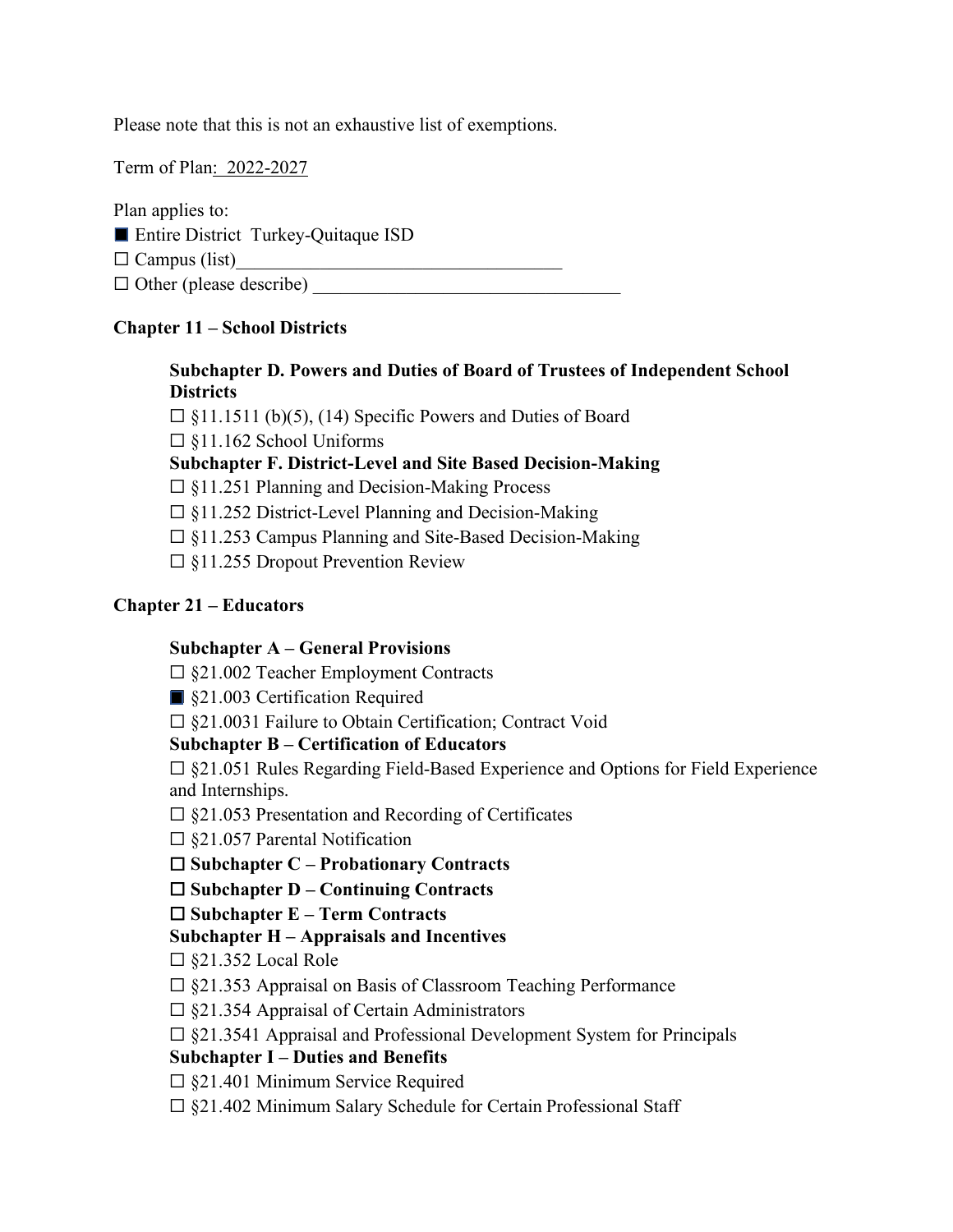$\square$  §21.4021 Furloughs

☐ §21.4022 Required Process for Development of Furlough Program or Other Salary Reduction Proposal

☐ §21.403 Placement on Minimum Salary Schedule

☐ §21.4031 Professional Staff Service Records

- ☐ §21.4032 Reductions in Salaries of Classroom Teachers and Administrators
- $\Box$  §21.404 Planning and Preparation Time
- ☐ §21.405 Duty-Free Lunch

☐ §21.406 Denial of Compensation Based On Absence for Religious Observance Prohibited

☐ §21.407 Requiring or Coercing Teachers to Join Groups, Clubs, Committees, or Organizations: Political Affairs

☐ §21.408 Right To Join or Not To Join Professional Association

 $\Box$  §21.409 Leave Of Absence for Temporary Disability

☐ §21.415 Employment Contracts

### **Subchapter J – Staff Development**

 $\Box$  §21.451 Staff Development Requirements

 $\square$  §21.452 Developmental Leaves of Absence

 $\square$  §21.458 Mentors

# **Chapter 22 – School District Employees and Volunteers**

# **Subchapter A – Rights, Duties, and Benefits**

 $\square$  §22.001 Salary Deductions for Professional Dues

- ☐ §22.002 Assignment, Transfer, or Pledge of Compensation
- ☐ §22.003 Minimum Personal Leave Program
- ☐ §22.006 Discrimination Based on Jury Service Prohibited
- $\Box$  §22.007 Incentives for Early Retirement

 $\square$  §22.011 Requiring or Coercing Employees to Make Charitable Contributions

# **Chapter 25 – Admission, Transfer, and Attendance**

#### **Subchapter C – Operation of Schools and School Attendance**

- §25.0811 First Day of Instruction
- §25.0812 Last Day of School
- $\square$  §25.083 School Day Interruptions
- ☐ §25.092 Minimum Attendance for Class Credit or Final Grade

# **Subchapter D – Student/Teacher Ratios; Class Size**

- §25.111 Student/Teacher Ratios
- §25.112 Class Size
- §25.113 Notice of Class Size
- ☐ §25.114 Student/Teacher Ratios in Physical Education Classes; Class Size